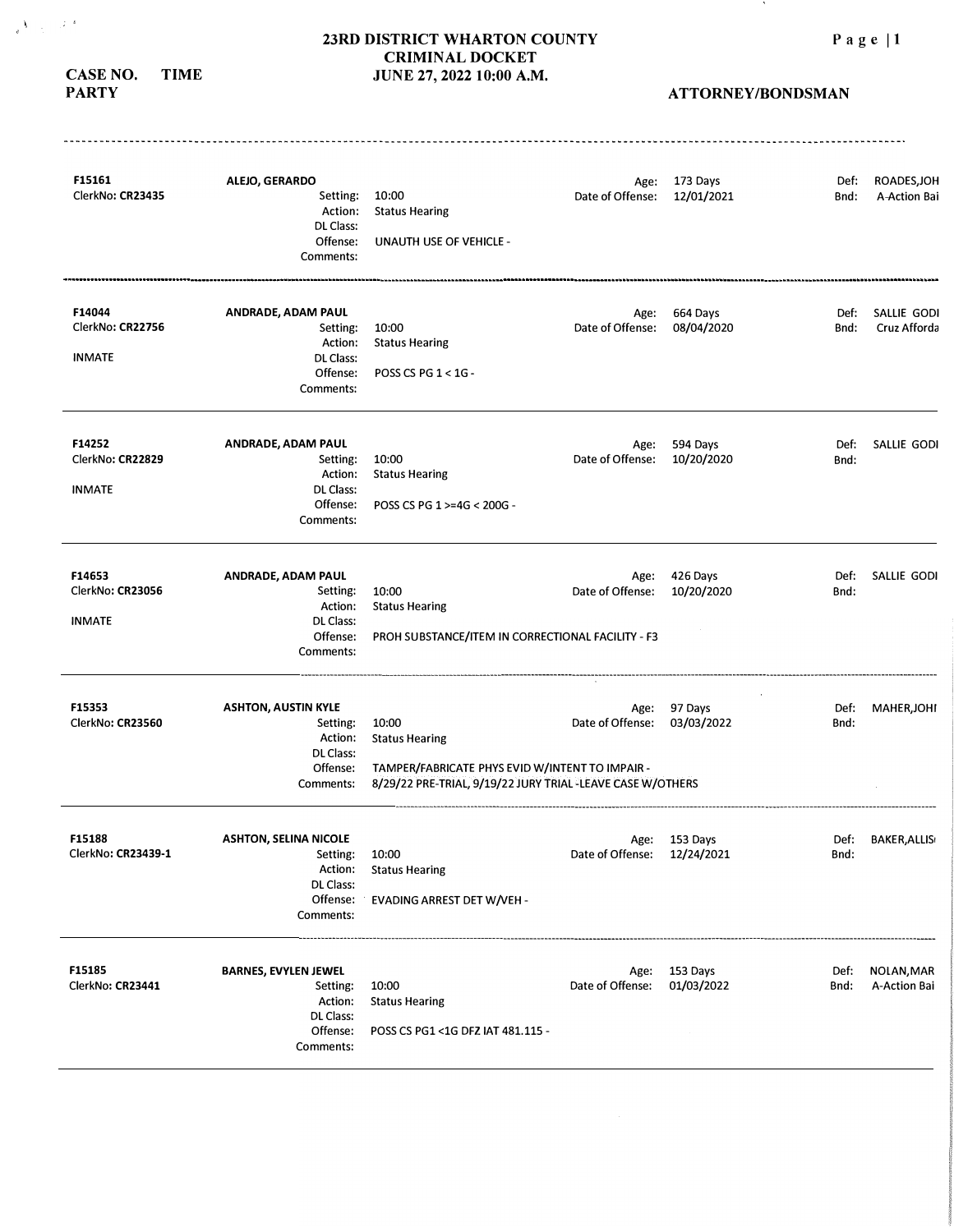#### **23RD DISTRICT WHARTON COUNTY CRIMINAL DOCKET CASE NO. TIME** *JUNE 27, 2022* **| 0:00 A.M.**

**PARTY** 

 $\mathfrak{g}^{\pm}$ 

 $\alpha$ 

| F15179                       | <b>BECKER, JORDAN</b>        |                                          | Age:                        | 160 Days      | Def: | VELASQUEZ,          |
|------------------------------|------------------------------|------------------------------------------|-----------------------------|---------------|------|---------------------|
| ClerkNo: CR23443             | Setting:                     | 10:00                                    | Date of Offense:            | 12/28/2021    | Bnd: | Moreno Bail         |
|                              | Action:<br>DL Class:         | <b>Status Hearing</b>                    |                             |               |      |                     |
|                              | Offense:                     | POSS PG 1/1-B >=1G<4G -                  |                             |               |      |                     |
|                              | Comments:                    |                                          |                             |               |      |                     |
| F14924                       | <b>BLANCO, DANIEL</b>        |                                          | Age:                        | 286 Days      | Def: | LIPSCOMBE, I        |
| ClerkNo: CR23296             | Setting:                     | 10:00                                    | Date of Offense:            | 09/01/2021    | Bnd: | A-Action Bai        |
|                              | Action:                      | <b>Status Hearing</b>                    |                             |               |      |                     |
|                              | DL Class:<br>Offense:        | UNL POSS FIREARM BY FELON -              |                             |               |      |                     |
|                              | Comments:                    |                                          |                             |               |      |                     |
| F15120                       | <b>BRYANT, HAYLEY ANISSE</b> |                                          |                             | Age: 193 Days | Def: | <b>BAKER, ALLIS</b> |
| ClerkNo: CR23401             | Setting:                     | 10:00                                    | Date of Offense:            | 11/26/2021    | Bnd: |                     |
|                              | Action:                      | <b>Status Hearing</b>                    |                             |               |      |                     |
| <b>INMATE</b>                | DL Class:                    |                                          |                             |               |      |                     |
|                              | Offense:<br>Comments:        | POSS CS PG 2 < 1G -                      |                             |               |      |                     |
| F14257                       | CARMONA, JO ANN              |                                          | Age:                        | 593 Days      | Def: | <b>HECKER, DON</b>  |
| ClerkNo: CR22835             | Setting:                     | 10:00                                    | Date of Offense:            | 10/01/2020    | Bnd: |                     |
|                              | Action:                      | <b>Status Hearing</b>                    |                             |               |      |                     |
|                              | DL Class:                    |                                          |                             |               |      |                     |
|                              | Offense:<br>Comments:        | MONEY LAUNDERING >=\$2,500<\$30K - FS    |                             |               |      |                     |
| F14258                       | <b>CARMONA, MARY ANN</b>     |                                          |                             | 593 Days      | Def: | <b>HECKER,DON</b>   |
| ClerkNo: CR22836             | Setting:                     | 10:00                                    | Age:<br>Date of Offense:    | 10/01/2020    | Bnd: |                     |
|                              | Action:                      | <b>Status Hearing</b>                    |                             |               |      |                     |
|                              | DL Class:                    |                                          |                             |               |      |                     |
|                              | Offense:<br>Comments:        | MONEY LAUNDERING >=\$2,500<\$30K - FS    |                             |               |      |                     |
| F13750                       | <b>CASIANO, MICHAEL RAY</b>  |                                          | Age:                        | 795 Days      | Def: | SALLIE GODI         |
| ClerkNo: CR22490-1           | Setting:                     | 10:00                                    | Date of Offense: 01/30/2020 |               | Bnd: | A-Action Bai        |
|                              | Action:                      | PLEA                                     |                             |               |      |                     |
|                              | DL Class:                    |                                          |                             |               |      |                     |
|                              | Offense:<br>Comments:        | POSS CS PG 1 >=4G < 200G -<br>329TH CASE |                             |               |      |                     |
|                              | <b>CASIANO, MICHAEL RAY</b>  |                                          | Age:                        | 833 Days      | Def: | SALLIE GODI         |
|                              | Setting:                     | 10:00                                    | Date of Offense:            | 01/30/2020    | Bnd: |                     |
|                              |                              |                                          |                             |               |      |                     |
|                              | Action:                      | PLEA                                     |                             |               |      |                     |
| F13663<br>ClerkNo: CR22489-1 | DL Class:<br>Offense:        | POSS CS PG 1 < 1G - FS                   |                             |               |      |                     |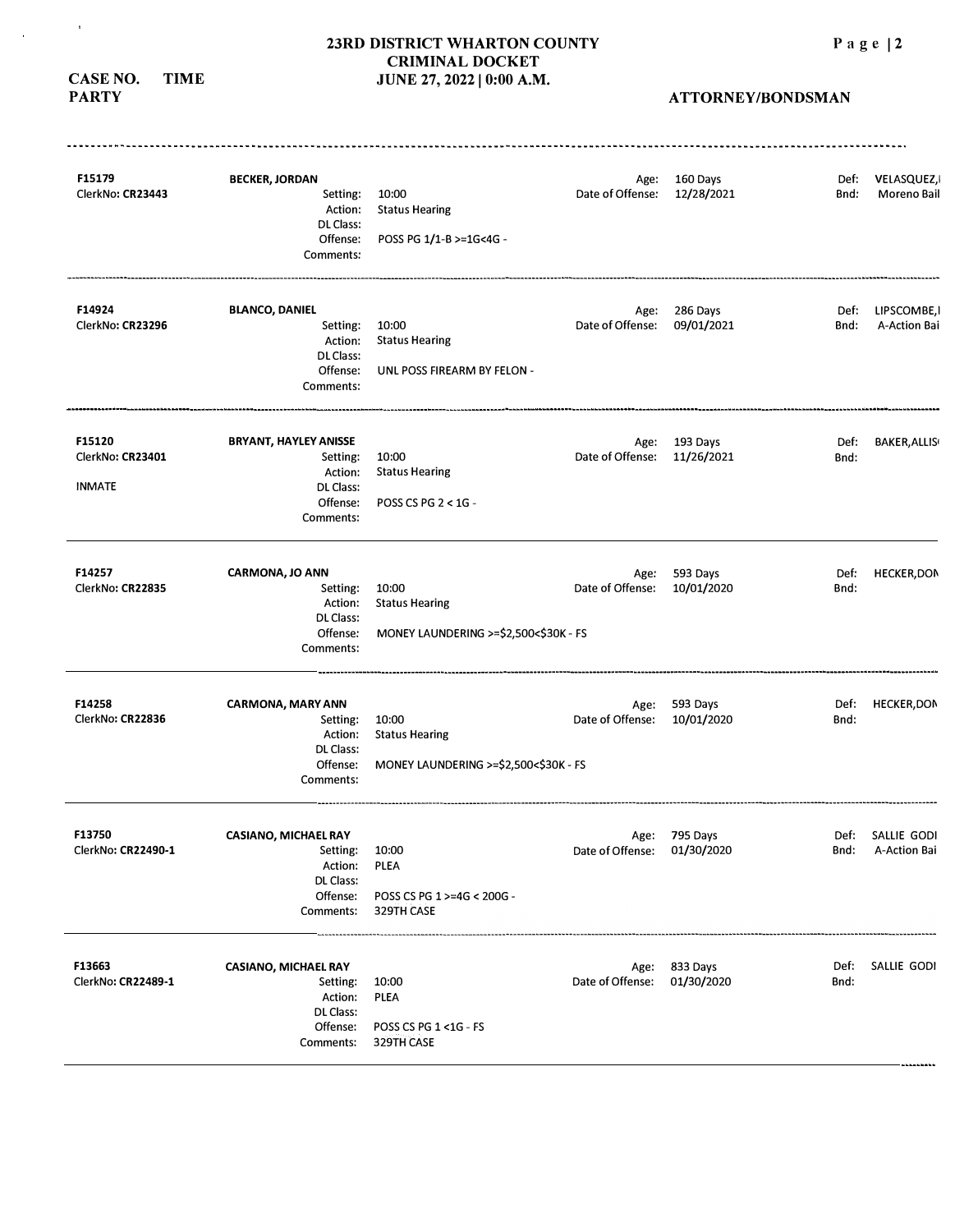# 2<sup>3</sup>RD DISTRICT WHARTON COUNTY Page | 3 **CRIMINAL DOCKET JUNE 27, 2022 10:00 A.M.**

**CASE NO. TIME PARTY** 

 $\overline{\phantom{a}}$ 

| F14979<br>ClerkNo: CR23301                    | <b>CERNOCH, CHERYL LYNN</b><br>Setting:<br>Action:<br>DL Class:<br>Offense:<br>Comments: | 10:00<br><b>Status Hearing</b><br>POSS CS PG 1 >= 1G < 4G -                 | Age:<br>Date of Offense: | 259 Days<br>09/24/2021      | Def:<br>Bnd: | <b>BAKER, ALLIS</b>             |
|-----------------------------------------------|------------------------------------------------------------------------------------------|-----------------------------------------------------------------------------|--------------------------|-----------------------------|--------------|---------------------------------|
| F15230<br>ClerkNo: CR23479-1<br><b>INMATE</b> | <b>CHAPOY, AIDAN BLAKE</b><br>Setting:<br>Action:<br>DL Class:<br>Offense:<br>Comments:  | 10:00<br><b>Status Hearing</b><br>AGG ASSLT W/DEADLY WEAPON -               | Age:<br>Date of Offense: | 140 Days<br>12/19/2021      | Def:<br>Bnd: | SALLIE GODI                     |
| F14076<br>ClerkNo: CR22760                    | <b>CHIVIRA, AARON WAYNE</b><br>Setting:<br>Action:<br>DL Class:<br>Offense:<br>Comments: | 10:00<br><b>REVOCATION DOCKET</b><br>POSS CS PG 1 < 1G -                    | Age:<br>Date of Offense: | 658 Days<br>08/20/2020      | Def:<br>Bnd: | SALLIE GODI<br><b>FREE BIRD</b> |
| F15337<br>ClerkNo: CR23525                    | <b>COLLINS, JAMES LEON</b><br>Setting:<br>Action:<br>DL Class:<br>Offense:<br>Comments:  | 10:00<br><b>PLEA</b><br><b>UNAUTH USE OF VEHICLE -</b><br>329TH CASE        | Age:<br>Date of Offense: | 103 Days<br>03/02/2022      | Def:<br>Bnd: | SALLIE GODI                     |
| F15074<br>ClerkNo: CR23359                    | <b>COLLINS, JAMES LEON</b><br>Setting:<br>Action:<br>DL Class:<br>Offense:<br>Comments:  | 10:00<br><b>PLEA</b><br>THEFT PROP <\$2,500 2/MORE PREV CONV -<br>329™ CASE | Age:<br>Date of Offense: | 216 Days<br>08/05/2021      | Def:<br>Bnd: |                                 |
| F15186<br>ClerkNo: CR23446                    | <b>COLLINS, JAMES LEON</b><br>Setting:<br>Action:<br>DL Class:<br>Offense:<br>Comments:  | 10:00<br><b>PLEA</b><br><b>UNAUTH USE OF VEHICLE -</b><br>329TH CASE        | Date of Offense:         | Age: 153 Days<br>01/04/2022 | Def:<br>Bnd: | SALLIE GODI                     |
| F15107<br>ClerkNo: CR23405                    | CRUZ, RAUL JR<br>Setting:<br>Action:<br>DL Class:<br>Offense:<br>Comments:               | 10:00<br><b>Status Hearing</b><br>SMUGGLING OF PERSONS -                    | Age:<br>Date of Offense: | 202 Days<br>10/19/2021      | Def:<br>Bnd: | NOLAN, MAR<br>A-Action Bai      |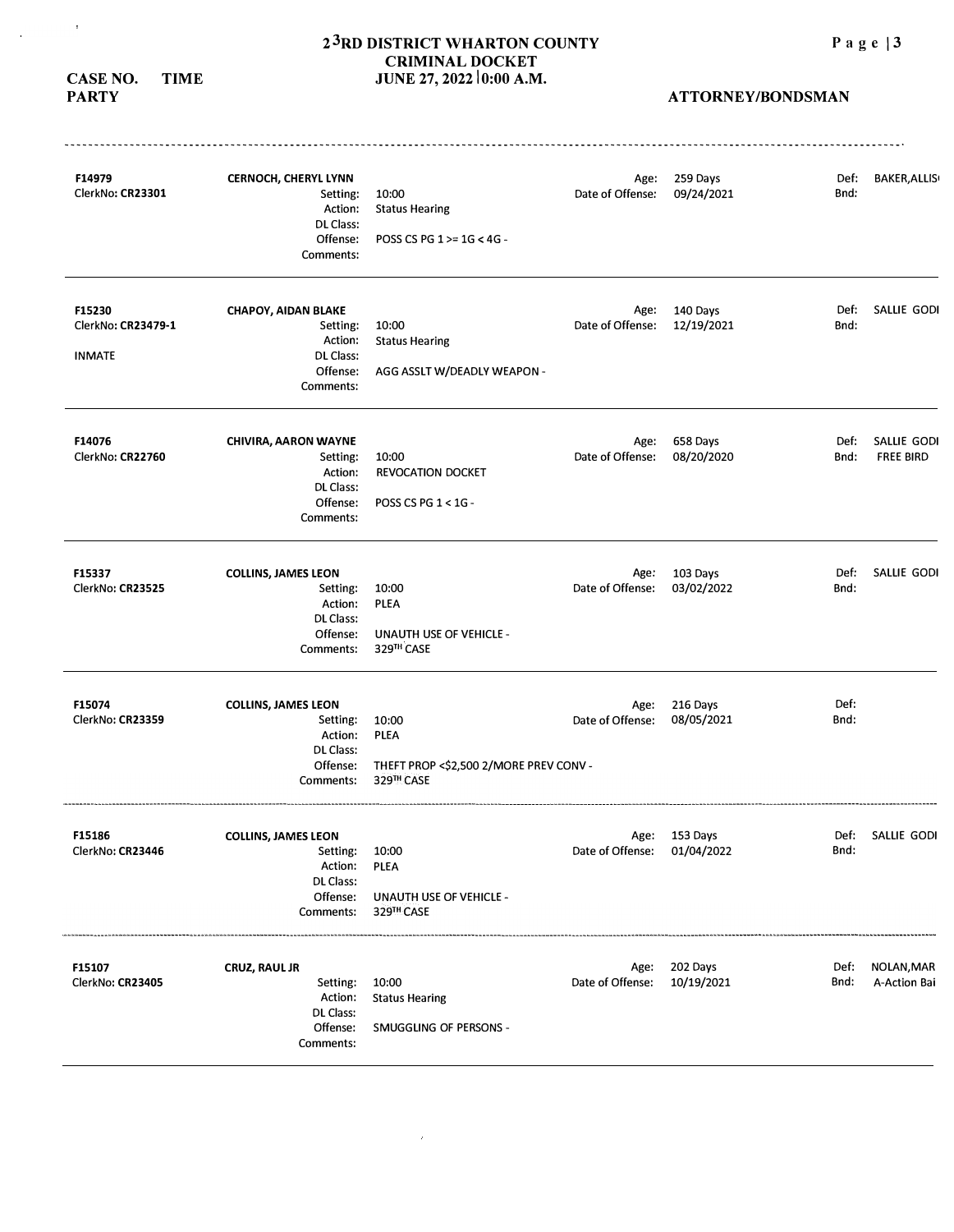**CASE NO. TIME** 

 $\sim$   $\alpha$ 

 $\sim$   $\sim$ 

# **ATTORNEY/BONDSMAN**

**Contract** 

| F14335<br>ClerkNo: CR22892-1                  | <b>DELEON, PAUL</b><br>Setting:<br>Action:<br>DL Class:<br>Offense:<br>Comments:           | 10:00<br><b>Status Hearing</b><br>ENGAGING IN ORGANIZED CRIMINAL ACTIVITY - | Age:<br>Date of Offense:    | 556 Days<br>05/06/2020 | Def:<br>Bnd: | KOVACH, JOI-<br>A-Action Bai |
|-----------------------------------------------|--------------------------------------------------------------------------------------------|-----------------------------------------------------------------------------|-----------------------------|------------------------|--------------|------------------------------|
| F14630<br>ClerkNo: CR23107-1                  | <b>DELGADO, HECTOR RENEE</b><br>Setting:<br>Action:<br>DL Class:<br>Offense:<br>Comments:  | 10:00<br><b>Status Hearing</b><br>THEFT FROM PERSON -                       | Age:<br>Date of Offense:    | 434 Days<br>03/07/2021 | Def:<br>Bnd: | CEDILLO, JOH                 |
| F15116<br>ClerkNo: CR23406                    | DUARTE, ALEXANDER ELDER<br>Setting:<br>Action:<br>DL Class:<br>Offense:<br>Comments:       | 10:00<br><b>Status Hearing</b><br><b>INVASIVE VISUAL RECORDING -</b>        | Age:<br>Date of Offense:    | 199 Days<br>10/02/2021 | Def:<br>Bnd: | MAHER, JOH!<br>John Maher    |
| F15336<br>ClerkNo: CR23528-1<br><b>INMATE</b> | <b>EDWARDS, VERMON RAMAEL</b><br>Setting:<br>Action:<br>DL Class:<br>Offense:<br>Comments: | 10:00<br><b>Status Hearing</b><br>COMPELLING PROSTITUTION UNDER AGE 18 -    | Age:<br>Date of Offense:    | 103 Days<br>12/16/2021 | Def:<br>Bnd: | CEDILLO, JOH                 |
| F14927<br>ClerkNo: CR23311                    | <b>FOJTIK, LARRY JAMES</b><br>Setting:<br>Action:<br>DL Class:<br>Offense:<br>Comments:    | 10:00<br><b>Status Hearing</b><br><b>BURGLARY OF HABITATION -</b>           | Age:<br>Date of Offense:    | 284 Days<br>06/23/2020 | Def:<br>Bnd: | NOLAN, MAR<br>A-Action Bai   |
| F14113<br>ClerkNo: CR22766<br><b>INMATE</b>   | <b>GARCIA, PAUL</b><br>Setting:<br>Action:<br>DL Class:<br>Offense:<br>Comments:           | 10:00<br><b>Status Hearing</b><br>MAN/DEL CS PG 1 >= 4G < 200G -            | Date of Offense: 08/20/2020 | Age: 643 Days          | Def:<br>Bnd: | ROADES, JOH                  |
| F14903<br>ClerkNo: CR23270-1                  | GARZA, MIGUEL ANGEL<br>Setting:<br>Action:<br>DL Class:<br>Offense:<br>Comments:           | 10:00<br><b>Status Hearing</b><br>MONEY LAUNDERING >=\$2,500<\$30K -        | Age:<br>Date of Offense:    | 305 Days<br>07/27/2021 | Def:<br>Bnd: | <b>BAKER, ALLIS</b>          |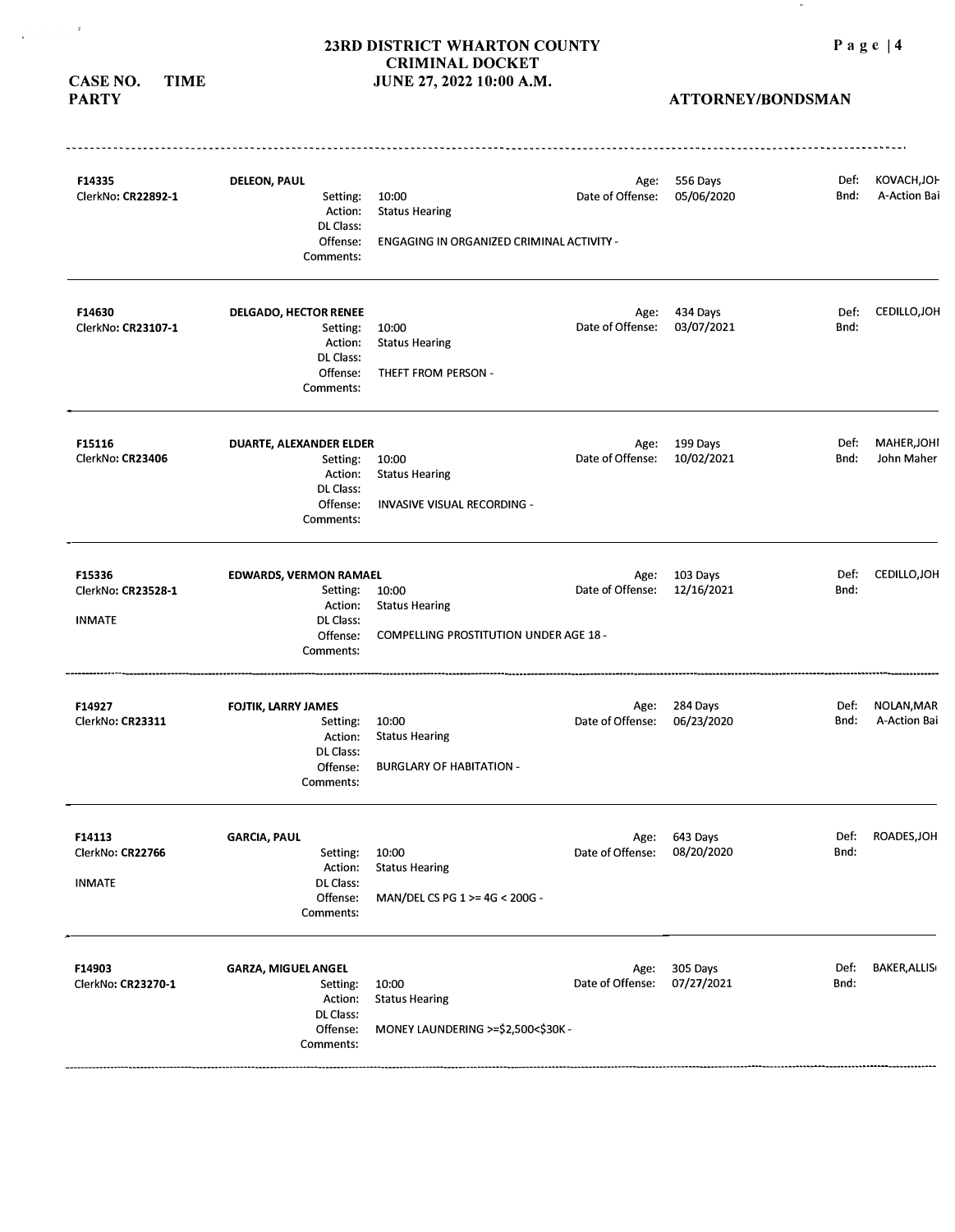**CASE NO. TIME PARTY** 

 $\mathcal{A}^{\pm}$ 

 $\mathcal{L}_{\mathbf{p}}$ 

| F15401<br>ClerkNo: CR23575-1 | <b>GONZALES, ADAM PAUL JR.</b><br>Setting: | 10:00                                                      | Age:<br>Date of Offense: | 73 Days<br>01/25/2022 | Def:<br>Bnd: | <b>FADEN, CARY</b>   |
|------------------------------|--------------------------------------------|------------------------------------------------------------|--------------------------|-----------------------|--------------|----------------------|
|                              | Action:                                    | <b>Status Hearing</b>                                      |                          |                       |              |                      |
| <b>INMATE</b>                | DL Class:<br>Offense:                      | AGG SEXUAL ASSLT CHILD -                                   |                          |                       |              |                      |
|                              | Comments:                                  |                                                            |                          |                       |              |                      |
| F15169                       | <b>GONZALES, JOHNATHAN RAY</b>             |                                                            | Age:                     | 164 Days              | Def:         | NOLAN, MAR           |
| ClerkNo: CR23449             | Setting:                                   | 10:00                                                      | Date of Offense:         | 04/30/2021            | Bnd:         | <b>Moreno Bail</b>   |
| <b>INMATE</b>                | Action:<br>DL Class:                       | <b>Status Hearing</b>                                      |                          |                       |              |                      |
|                              | Offense:<br>Comments:                      | SEXUAL ASSLT CHILD -                                       |                          |                       |              |                      |
| F13381                       | <b>GREEN, TIMOTHY DON</b>                  |                                                            | Age:                     | 927 Days              | Def:         | NOLAN, MAR           |
| ClerkNo: CR22768             | Setting:                                   | 10:00                                                      | Date of Offense:         | 11/27/2019            | Bnd:         |                      |
|                              | Action:<br>DL Class:                       | <b>Status Hearing</b>                                      |                          |                       |              |                      |
|                              | Offense:<br>Comments:                      | SEX ABUSE OF CHILD CONTINUOUS: VICTIM UNDER 14 -           |                          |                       |              |                      |
| F11875                       | <b>HERRING, HEATH MATTHEW</b>              |                                                            | Age:                     | 1557 Days             | Def:         |                      |
| ClerkNo: CR21481             | Setting:                                   | 10:00                                                      | Date of Offense:         | 02/23/2018            | Bnd:         | Cruz Afforda         |
| <b>INMATE</b>                | Action:<br><b>DL Class:</b>                | <b>PLEA</b>                                                |                          |                       |              |                      |
|                              | Offense:<br>Comments:                      | POSS CS PG $1 < 1$ G -<br>TDC BENCH WARRANT- NEED ATTORNEY |                          |                       |              |                      |
| F14250                       | <b>HIPP, MARC CYRUS</b>                    |                                                            | Age:                     | 599 Days              | Def:         | RICE, JOSHUA         |
| ClerkNo: CR22900-1           | Setting:                                   | 10:00                                                      | Date of Offense:         | 08/20/2020            | Bnd:         | Rapido Bail I        |
|                              | Action:                                    | <b>Status Hearing</b>                                      |                          |                       |              |                      |
|                              | DL Class:<br>Offense:<br>Comments:         | MAN/DEL CS PG 1 >= 1G < 4G -                               |                          |                       |              |                      |
| F14854                       | <b>HOLM, ARIEL</b>                         |                                                            |                          | Age: 339 Days         | Def:         | ARONOWITZ            |
| ClerkNo: CR23232             | Setting:<br>Action:<br>DL Class:           | 10:00<br><b>REVOCATION DOCKET</b>                          | Date of Offense:         | 06/19/2021            | Bnd:         | <b>Black Jack B:</b> |
|                              | Offense:<br>Comments:                      | <b>CREDIT CARD OR DEBIT CARD ABUSE -</b><br><b>HEARING</b> |                          |                       |              |                      |
| F12670                       | <b>HOLM, ARIEL</b>                         |                                                            |                          | Age: 1211 Days        | Def:         | <b>ARONOWITZ</b>     |
| ClerkNo: CR22020-2           | Setting:<br>Action:                        | 10:00                                                      | Date of Offense:         | 02/17/2019            | Bnd:         | A-Action Bai         |
|                              | DL Class:                                  | REVOCATION DOCKET                                          |                          |                       |              |                      |
|                              | Offense:<br>Comments:                      | POSS CS PG 1 < 1G -<br><b>HEARING</b>                      |                          |                       |              |                      |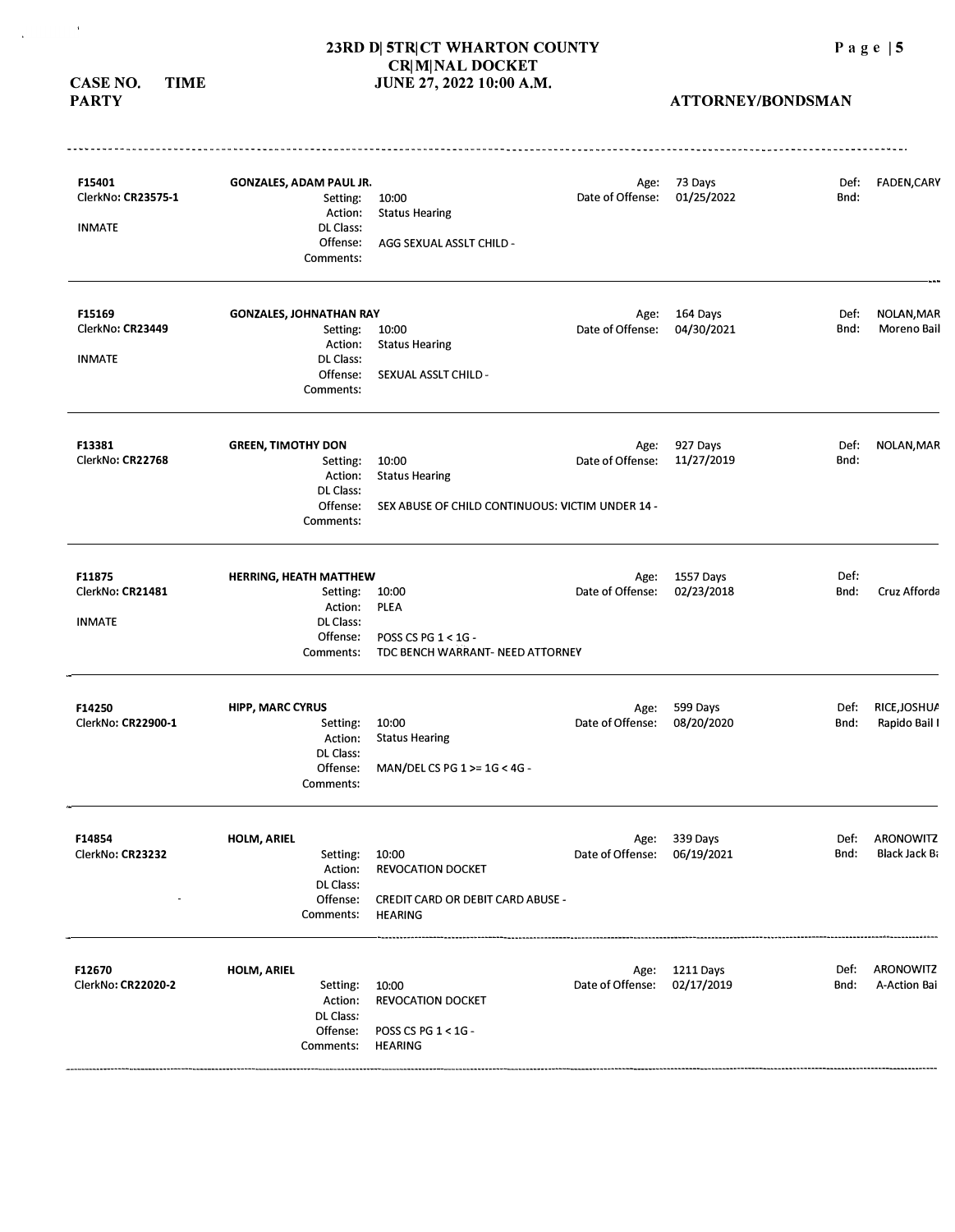**CASE NO. TIME PARTY** 

 $\sim$   $\delta$  .

 $\sim 10^7$ 

| F14375<br>ClerkNo: CR22949-1                | HUNTER, GARRETT CHASE<br>Setting:<br>Action:<br>DL Class:<br>Offense:<br>Comments:          | 10:00<br><b>Status Hearing</b><br>EVADING ARREST DET W/VEH -                     | Age:<br>Date of Offense:    | 537 Days<br>12/18/2020      | Def:<br>Bnd: | COLLEEN M I                        |
|---------------------------------------------|---------------------------------------------------------------------------------------------|----------------------------------------------------------------------------------|-----------------------------|-----------------------------|--------------|------------------------------------|
| F15171<br>ClerkNo: CR23455<br><b>INMATE</b> | JACKSON, LEELAN RASHAD<br>Setting:<br>Action:<br>DL Class:<br>Offense:<br>Comments:         | 10:00<br><b>Status Hearing</b><br>ASSAULT FAM/HOUSE MEM IMPEDE BREATH/CIRCULAT - | Age:<br>Date of Offense:    | 164 Days<br>12/10/2021      | Def:<br>Bnd: | NOLAN, MAR                         |
| F14730<br>ClerkNo: CR23132                  | KIMBLE, LEE ANDREW<br>Setting:<br>Action:<br><b>DL Class:</b><br>Offense:<br>Comments:      | 10:00<br>Sentencing<br>POSS CS PG 1 < 1G -                                       | Age:<br>Date of Offense:    | 402 Days<br>04/25/2021      | Def:<br>Bnd: | SALLIE GODI                        |
| F14321<br>ClerkNo: CR22906                  | KIMBLE, LEE ANDREW<br>Setting:<br>Action:<br><b>DL Class:</b><br>Offense:<br>Comments:      | 10:00<br>Sentencing<br>AGG ASSLT W/DEADLY WEAPON -                               | Age:<br>Date of Offense:    | 563 Days<br>11/20/2020      | Def:<br>Bnd: | SALLIE GODI<br>Personal Red        |
| F14372<br>ClerkNo: CR22951                  | KIMBLE, LEE ANDREW<br>Setting:<br>Action:<br>DL Class:<br>Offense:<br>Comments:             | 10:00<br>Sentencing<br><b>OBSTRUCTION OR RETALIATION -</b>                       | Age:<br>Date of Offense:    | 545 Days<br>12/19/2020      | Def:<br>Bnd: | SALLIE GODI                        |
| F14685<br>ClerkNo: CR23133                  | KIMBLE, LEE ANDREW<br>Setting:<br>Action:<br>DL Class:<br>Offense:<br>Comments:             | 10:00<br>Sentencing<br>POSS CS PG 2 >= 4G < 400G -                               | Date of Offense: 04/19/2021 | Age: 419 Days               | Bnd:         | Def: SALLIE GODI<br>Moreno Bail    |
| F15114<br>ClerkNo: CR23419                  | KNIGHT, DESTINY CHARDAE<br>Setting:<br>Action:<br><b>DL Class:</b><br>Offense:<br>Comments: | 10:00<br><b>Status Hearing</b><br>POSS CS PG 2 >= 4G < 400G -                    | Date of Offense:            | Age: 199 Days<br>11/25/2021 | Def:<br>Bnd: | NOLAN, MAR<br><b>Black Jack Bi</b> |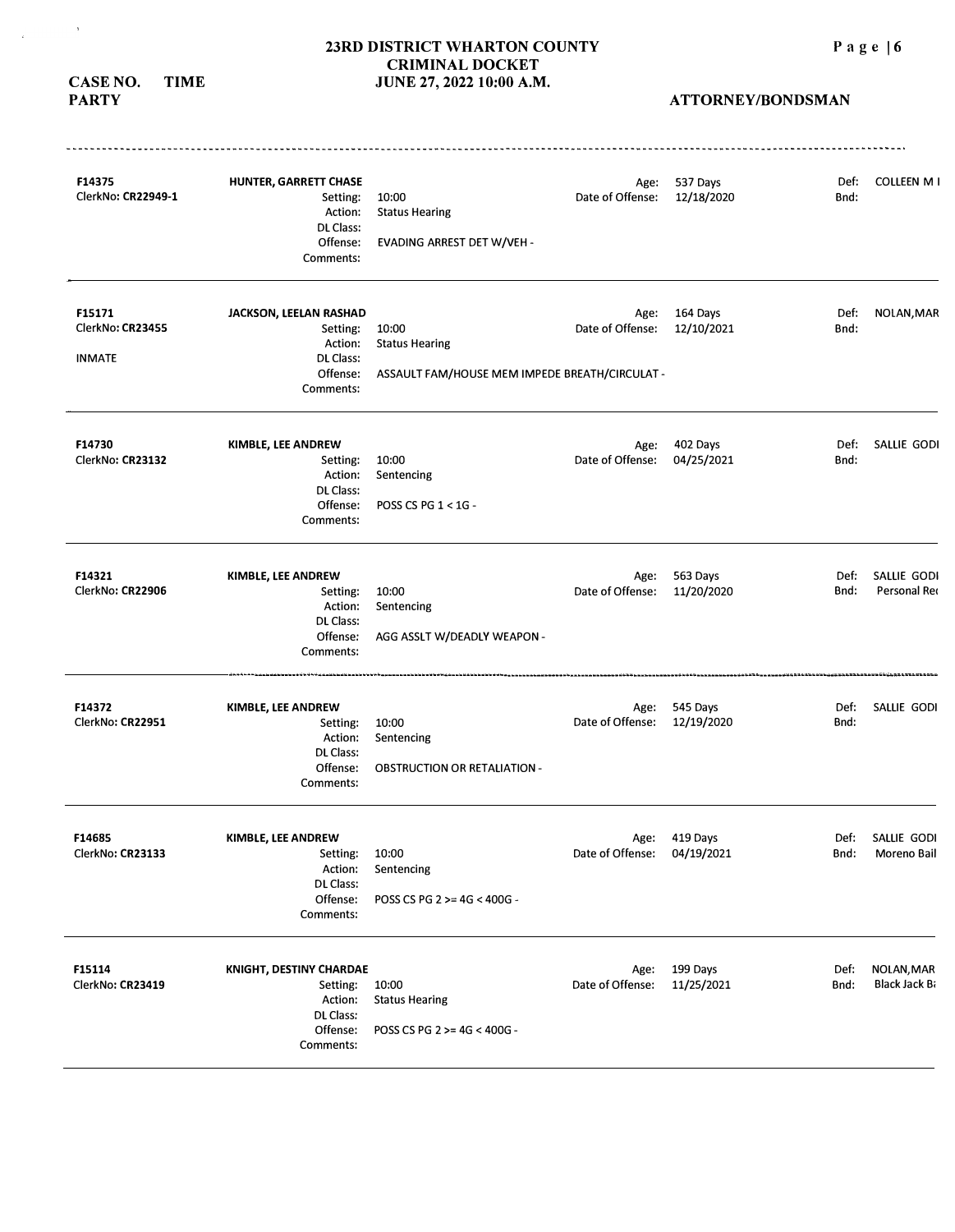**CASE NO. TIME PARTY** 

 $\mathbf{v}$ 

 $\bar{\mathbf{r}}$ 

| M22673<br>ClerkNo: CR23420   | <b>KOENIG, JUSTIN KYLE</b><br>Setting:<br>Action:<br>DL Class:<br>Offense:<br>Comments:   | 10:00<br><b>Status Hearing</b><br>ASSAULT CAUSES BODILY INJURY FAMILY MEMBER -    | Age:<br>Date of Offense: | 215 Days<br>11/07/2021       | Def:<br>Bnd: | <b>COLLEEN MI</b><br>A-Action Bai   |
|------------------------------|-------------------------------------------------------------------------------------------|-----------------------------------------------------------------------------------|--------------------------|------------------------------|--------------|-------------------------------------|
| F15243<br>ClerkNo: CR23490   | LACKEY, DAWN LYNN<br>Setting:<br>Action:<br>DL Class:<br>Offense:<br>Comments:            | 10:00<br><b>Status Hearing</b><br>TAMPER/FABRICATE PHYS EVID W/INTENT TO IMPAIR - | Age:<br>Date of Offense: | 131 Days<br>01/16/2022       | Def:<br>Bnd: | <b>BAKER, ALLIS</b>                 |
| F11725<br>ClerkNo: CR21346-1 | LEE, MICHAEL JAMES<br>Setting:<br>Action:<br>DL Class:<br>Offense:<br>Comments:           | 10:00<br><b>Status Hearing</b><br>THEFT OF FIREARM -                              | Age:<br>Date of Offense: | 1613 Days<br>11/22/2017      | Def:<br>Bnd: | SCOTT, ROBE                         |
| F15163<br>ClerkNo: CR23457   | LEWIS, JOHNATHAN OBRIEN<br>Setting:<br>Action:<br>DL Class:<br>Offense:<br>Comments:      | 10:00<br><b>Status Hearing</b><br>INJ CHILD/ELDERLY/DISABLED W/INT BODILY INJ -   | Age:<br>Date of Offense: | 172 Days<br>12/24/2021       | Def:<br>Bnd: | SALLIE GODI<br>Cruz Afforda         |
| F11817<br>ClerkNo: CR21442   | <b>MALONE, TAYLON</b><br>Setting:<br>Action:<br>DL Class:<br>Offense:<br>Comments:        | 10:00<br><b>HEARING</b><br><b>BURGLARY OF HABITATION -</b>                        | Age:<br>Date of Offense: | 1594 Days<br>01/24/2018      | Def:<br>Bnd: | ROADES, JOH<br><b>Black Jack Ba</b> |
| F11695<br>ClerkNo: CR21347-1 | <b>MALONE, TAYLON</b><br>Setting:<br>Action:<br><b>DL</b> Class:<br>Offense:<br>Comments: | 10:00<br><b>HEARING</b><br>THEFT CATTLE/HORSE/EXOTIC LIVESTOCK <\$150K -          | Date of Offense:         | Age: 1629 Days<br>10/15/2017 | Bnd:         | Def: ROADES, JOH<br>Ken Lipscom     |
| F14777<br>ClerkNo: CR23195-1 | <b>MALONE, TAYLON DURELL</b><br>Setting:<br>Action:<br>DL Class:<br>Offense:<br>Comments: | 10:00<br><b>HEARING</b><br>AGG ASSLT W/DEADLY WEAPON -                            | Age:<br>Date of Offense: | 381 Days<br>03/06/2021       | Def:<br>Bnd: | ROADES, JOH<br><b>Black Jack Bi</b> |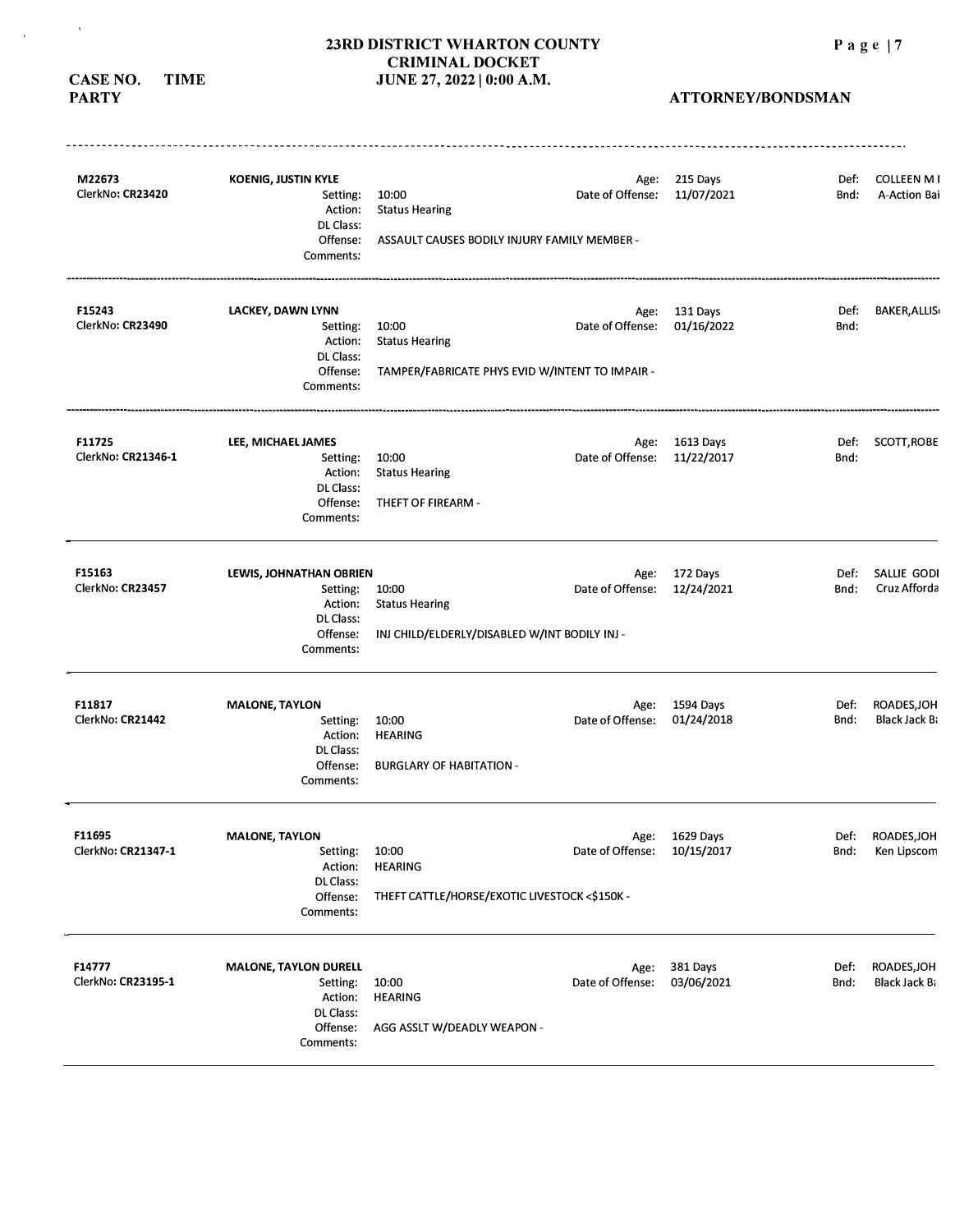# **23RD DISTRICT WHARTON COUNTY CRIMINAL DOCKET CASE NO. TIME** *JUNE 27, 2022 | 0:00 A.M.*

**PARTY** 

 $\sim$   $\sim$ 

 $\sim$ 

| F14339<br>ClerkNo: CR22908<br><b>INMATE</b> | MANCIAZ, APRIL LYNN<br>Setting:<br>Action:<br>DL Class:<br>Offense:<br>Comments:       | 10:00<br><b>REVOCATION DOCKET</b><br>FORGERY FINANCIAL INSTRUMENT -                   | Age:<br>Date of Offense: | 556 Days<br>12/02/2020      | Def:<br>Bnd: | SALLIE GODI                   |
|---------------------------------------------|----------------------------------------------------------------------------------------|---------------------------------------------------------------------------------------|--------------------------|-----------------------------|--------------|-------------------------------|
| F15173<br>ClerkNo: CR23459-1                | <b>MARKIN, TYLER LEE</b><br>Setting:<br>Action:<br>DL Class:<br>Offense:<br>Comments:  | 10:00<br><b>Status Hearing</b><br>ASSAULT FAM/HOUSE MEM IMPEDE BREATH/CIRCULAT -      | Age:<br>Date of Offense: | 164 Days<br>11/22/2021      | Def:<br>Bnd: | TRITICO, CHF<br>Rapido Bail I |
| F14231<br>ClerkNo: CR22865                  | MARTINEZ, DURAN MARTIN<br>Setting:<br>Action:<br>DL Class:<br>Offense:<br>Comments:    | 10:00<br><b>Status Hearing</b><br>UNAUTH USE OF VEHICLE -                             | Age:<br>Date of Offense: | 602 Days<br>10/12/2020      | Def:<br>Bnd: | PEREZ, JAME!                  |
| F15236<br>ClerkNo: CR23494-1                | MCCLAIN, SHERLRIKA NICOLE<br>Setting:<br>Action:<br>DL Class:<br>Offense:<br>Comments: | 10:00<br><b>Status Hearing</b><br>POSS PG 1/1-B >=1G<4G -                             | Age:<br>Date of Offense: | 140 Days<br>01/23/2022      | Def:<br>Bnd: | <b>BAKER, ALLIS</b>           |
| F14887<br>ClerkNo: CR23276                  | <b>MCCOWAN, RONAYA</b><br>Setting:<br>Action:<br>DL Class:<br>Offense:<br>Comments:    | 10:00<br><b>Status Hearing</b><br>AGG ASSLT W/DEADLY WEAPON -<br><b>NEED ATTORNEY</b> | Age:<br>Date of Offense: | 321 Days<br>07/29/2021      | Def:<br>Bnd: | <b>FREE BIRD</b>              |
| F15065<br>ClerkNo: CR23377                  | MCGREW, DOMINIQUE DESHAWN<br>Setting:<br>Action:<br>DL Class:<br>Offense:<br>Comments: | 10:00<br><b>Status Hearing</b><br>UNL POSS FIREARM BY FELON -<br><b>NEED ATTORNEY</b> | Date of Offense:         | Age: 224 Days<br>10/18/2021 | Def:<br>Bnd: | A-Action Bai                  |
| F15266<br>ClerkNo: CR23496-1                | MONROE, JASON EDWARD<br>Setting:<br>Action:<br>DL Class:<br>Offense:<br>Comments:      | 10:00<br><b>Status Hearing</b><br>FORGERY FINANCIAL INSTRUMENT -                      | Age:<br>Date of Offense: | 123 Days<br>01/04/2022      | Def:<br>Bnd: | ROADES, JOH                   |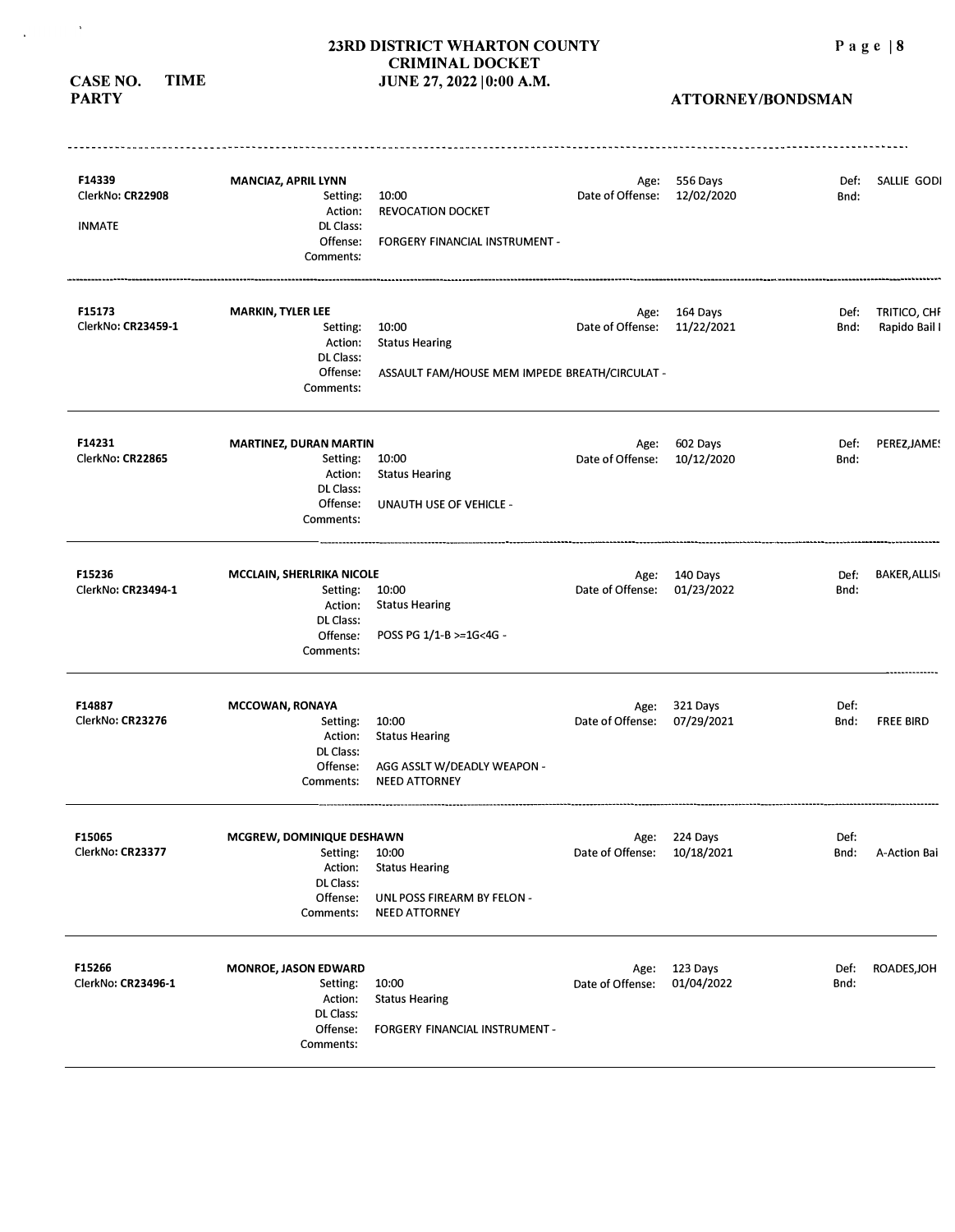**CASE NO. TIME** 

 $\sim$   $\lambda$  .

 $\sim 10^7$ 

| F13729<br>ClerkNo: CR22518-1<br><b>INMATE</b> | MONTGOMERY, SHAQUILLE NORVELL<br>Setting:<br>Action:<br>DL Class:<br>Offense:<br>Comments:     | 10:00<br><b>Status Hearing</b><br>MURDER - F1                                                     | Date of Offense:                    | Age: 812 Days<br>01/31/2020  | Def:<br>Bnd: | FADEN, CARY                          |
|-----------------------------------------------|------------------------------------------------------------------------------------------------|---------------------------------------------------------------------------------------------------|-------------------------------------|------------------------------|--------------|--------------------------------------|
| F13694<br>ClerkNo: CR22517<br><b>INMATE</b>   | MONTGOMERY, SHAQUILLE NORVELL<br>Setting:<br>Action:<br>DL Class:<br>Offense:<br>Comments:     | 10:00<br><b>Status Hearing</b><br>CAPITAL MURDER BY TERROR THREAT/OTHER FELONY - FX               | Date of Offense:                    | Age: 825 Days<br>01/31/2020  | Def:<br>Bnd: | <b>FADEN,CARY</b>                    |
| F14468<br>ClerkNo: CR23003-1                  | <b>MORALES, JOANN</b><br>Setting:<br>Action:<br>DL Class:<br>Offense:<br>Comments:             | 10:00<br><b>Status Hearing</b><br>MAN/DEL CS PG 1 >= 400G -                                       | Age:<br>Date of Offense:            | 504 Days<br>01/11/2021       | Def:<br>Bnd: | SCOTT, ROBE                          |
| F13573<br>ClerkNo: CR22462                    | MORRIS, JOSHUA OBRIAN<br>Setting:<br><b>Action:</b><br>DL Class:<br>Offense:<br>Comments:      | 10:00<br><b>Status Hearing</b><br>POSS CS PG 2 >= 1G < 4G -                                       | Age:<br>Date of Offense:            | 854 Days<br>01/25/2020       | Def:<br>Bnd: | <b>BAKER, ALLIS</b><br>Rapido Bail I |
| F12937<br>ClerkNo: CR22106<br><b>INMATE</b>   | <b>NEWSOME, JACK WAYNE</b><br>Setting:<br>Action:<br><b>DL Class:</b><br>Offense:<br>Comments: | 10:00<br><b>PLEA</b><br><b>UNAUTH USE OF VEHICLE -</b><br>BENCH WARRANT BY DEF ATTY/POSSIBLE PLEA | Date of Offense:                    | Age: 1109 Days<br>05/22/2019 | Def:<br>Bnd: | SCOTT, ANNII                         |
| F14390<br>ClerkNo: CR22961                    | NUNEZ, REGINA<br>Setting:<br>Action:<br>DL Class:<br>Offense:<br>Comments:                     | 10:00<br><b>Status Hearing</b><br>AGG ASSLT W/DEADLY WEAPON -                                     | Age:<br>Date of Offense: 01/06/2021 | 525 Days                     | Def:<br>Bnd: | COLLEEN M I<br>A-Action Bai          |
| F13813<br>ClerkNo: CR22627                    | <b>OLSOVSKY, DESTINY FAITH</b><br>Setting:<br>Action:<br>DL Class:<br>Offense:<br>Comments:    | 10:00<br>REVOCATION DOCKET<br>POSS CS PG 2 >= 4G < 400G -<br><b>HEARING</b>                       | Age:<br>Date of Offense:            | 767 Days<br>05/09/2020       | Def:<br>Bnd: | SCOTT, ROBE                          |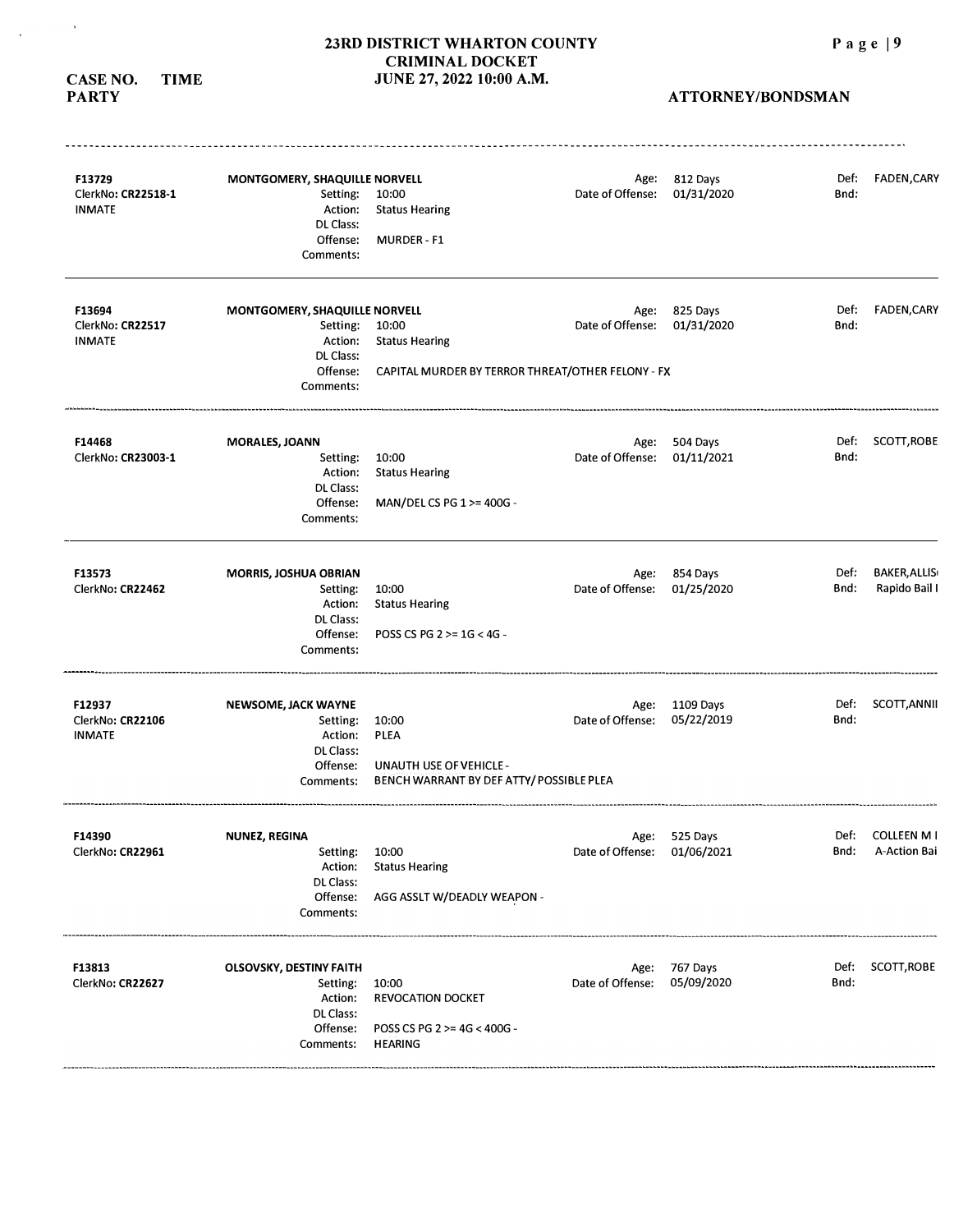**CASE NO. TIME PARTY** 

 $\hat{r}$ 

 $\hat{\mathbf{v}}$ 

 $\mathcal{A}^{\mathcal{A}}$ 

| F14127<br>ClerkNo: CR22870-1                | PETTIT, VICTOR LEE<br>Setting:<br>Action:<br>DL Class:<br>Offense:<br>Comments:             | 10:00<br><b>Status Hearing</b><br>THEFT OF FIREARM -<br><b>TO PLEA</b>            | Age:<br>Date of Offense: | 641 Days<br>08/31/2020 | Def:<br>Bnd: | <b>KENNETH AL</b>            |
|---------------------------------------------|---------------------------------------------------------------------------------------------|-----------------------------------------------------------------------------------|--------------------------|------------------------|--------------|------------------------------|
| F15213<br>ClerkNo: CR23500                  | PHILLIPS, DUSTIN TYLAR<br>Setting:<br>Action:<br>DL Class:<br>Offense:<br>Comments:         | 10:00<br><b>Status Hearing</b><br>POSS PG 1/1-B >=1G<4G -                         | Age:<br>Date of Offense: | 146 Days<br>01/14/2022 | Def:<br>Bnd: | NOLAN, MAR                   |
| F14388<br>ClerkNo: CR22965                  | POLINA, PAUBLO PEDRO<br>Setting:<br>Action:<br><b>DL</b> Class:<br>Offense:<br>Comments:    | 10:00<br><b>Status Hearing</b><br>EVADING ARREST DET W/VEH -                      | Age:<br>Date of Offense: | 525 Days<br>01/04/2021 | Def:<br>Bnd: | SCOTT, ROBE                  |
| F15055<br>ClerkNo: CR23388                  | <b>RICHARDSON, TROY EUGENE</b><br>Setting:<br>Action:<br>DL Class:<br>Offense:<br>Comments: | 10:00<br><b>Status Hearing</b><br>SEX OFFENDERS DUTY TO REGISTER LIFE/ANNUALLY -  | Age:<br>Date of Offense: | 228 Days<br>08/19/2021 | Def:<br>Bnd: | NOLAN, MAR<br>A-Action Bai   |
| F15245<br>ClerkNo: CR23502                  | ROSPRIM, GLENN HAVEN<br>Setting:<br>Action:<br>DL Class:<br>Offense:<br>Comments:           | 09:00<br><b>Status Hearing</b><br>POSS CS PG 2 >= 1G < 4G -                       | Age:<br>Date of Offense: | 131 Days<br>02/01/2022 | Def:<br>Bnd: | NOLAN, MAR<br>Cruz Afforda   |
| F14966<br>ClerkNo: CR23343-1                | SANTELLANA, NORA<br>Setting:<br>Action:<br>DL Class:<br>Offense:<br>Comments:               | 10:00<br><b>Status Hearing</b><br>ABANDON ENDANGER CHILD INT/KNOW/RECK/CRIM NEG - | Age:<br>Date of Offense: | 265 Days<br>09/21/2021 | Def:<br>Bnd: | CEDILLO, JOH<br>A-Action Bai |
| F15254<br>ClerkNo: CR23504<br><b>INMATE</b> | <b>SCHLUETER, RON MICHAEL</b><br>Setting:<br>Action:<br>DL Class:<br>Offense:<br>Comments:  | 10:00<br><b>Status Hearing</b><br><b>EVADING ARREST DET W/VEH-</b>                | Age:<br>Date of Offense: | 126 Days<br>01/22/2022 | Def:<br>Bnd: | VELASQUEZ,                   |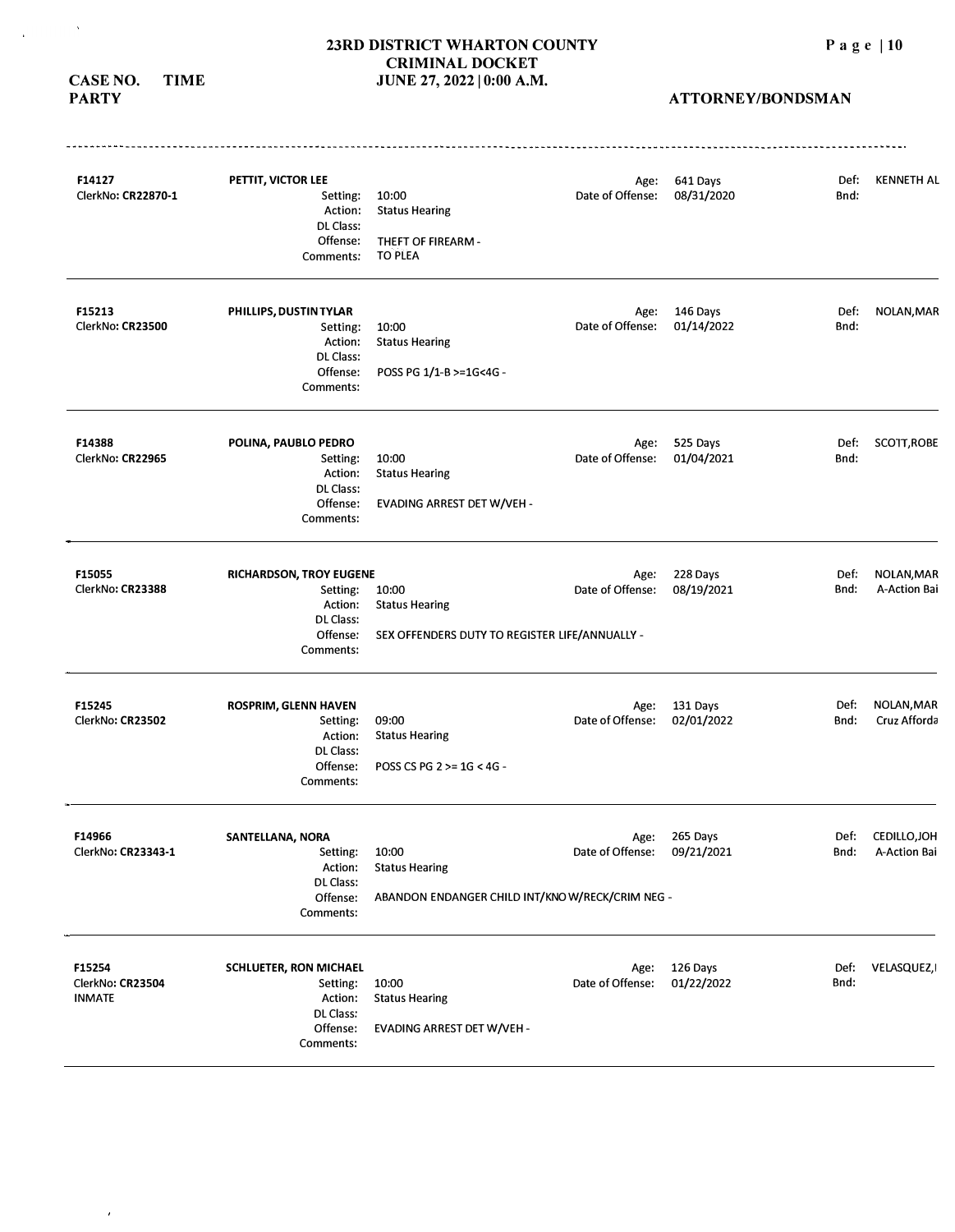**CASE NO. TIME PARTY** 

 $\sim$ 

 $\mathcal{L}^{\mathcal{L}}$ 

 $\hat{\mathbf{v}}$ 

| F14135<br>ClerkNo: CR22875-1 | SCHMIDTKE, JOSEPH SCOTT<br>Setting:<br>Action:<br>DL Class:<br>Offense:<br>Comments:   | 10:00<br>PLEA<br>TAMPER/FABRICATE PHYS EVID W/INTENT TO IMPAIR -      | Age:<br>Date of Offense: | 635 Days<br>08/03/2020      | Def:<br>Bnd: | SALLIE GODI<br><b>Black Jack Bi</b> |
|------------------------------|----------------------------------------------------------------------------------------|-----------------------------------------------------------------------|--------------------------|-----------------------------|--------------|-------------------------------------|
| F14581<br>ClerkNo: CR23083   | SVATEK, GARRET JAMES<br>Setting:<br>Action:<br>DL Class:<br>Offense:<br>Comments:      | 10:00<br><b>Status Hearing</b><br>THEFT OF FIREARM -                  | Age:<br>Date of Offense: | 451 Days<br>03/09/2021      | Def:<br>Bnd: | <b>COLLEEN M I</b><br>Cruz Afforda  |
| F15095<br>ClerkNo: CR23428   | TAYLOR, CHRISTOPHER JAMEL<br>Setting:<br>Action:<br>DL Class:<br>Offense:<br>Comments: | 10:00<br><b>Status Hearing</b><br>POSS CS PG 1 < 1G -                 | Age:<br>Date of Offense: | 208 Days<br>11/13/2021      | Def:<br>Bnd: | CEDILLO, JOH                        |
| F14643<br>ClerkNo: CR23160   | TAYLOR, CHRISTOPHER JAMEL<br>Setting:<br>Action:<br>DL Class:<br>Offense:<br>Comments: | 10:00<br><b>Status Hearing</b><br>POSS CS PG 1 >=4G < 200G -          | Age:<br>Date of Offense: | 430 Days<br>04/11/2021      | Def:<br>Bnd: | CEDILLO, PAL<br><b>FREE BIRD</b>    |
| F15152<br>ClerkNo: CR23506   | <b>TAYLOR, MARK A</b><br>Setting:<br>Action:<br>DL Class:<br>Offense:<br>Comments:     | 10:00<br><b>Status Hearing</b><br>POSS CS PG 1/1-B < 1G -             | Age:<br>Date of Offense: | 174 Days<br>12/08/2021      | Def:<br>Bnd: | ROADES, JOH<br>A-Action Bai         |
| F13858<br>ClerkNo: CR22641   | <b>TORRES, JESUS JOSE</b><br>Setting:<br>Action:<br>DL Class:<br>Offense:<br>Comments: | 10:00<br><b>Status Hearing</b><br><b>OBSTRUCTION OR RETALIATION -</b> | Date of Offense:         | Age: 747 Days<br>04/22/2020 | Def:<br>Bnd: | NOLAN, MAR                          |
| F13591<br>ClerkNo: CR22476-1 | <b>TORRES, JESUS JOSE</b><br>Setting:<br>Action:<br>DL Class:<br>Offense:<br>Comments: | 10:00<br><b>Status Hearing</b><br>UNL POSS FIREARM BY FELON -         | Date of Offense:         | Age: 853 Days<br>01/27/2020 | Def:<br>Bnd: | NOLAN, MAR                          |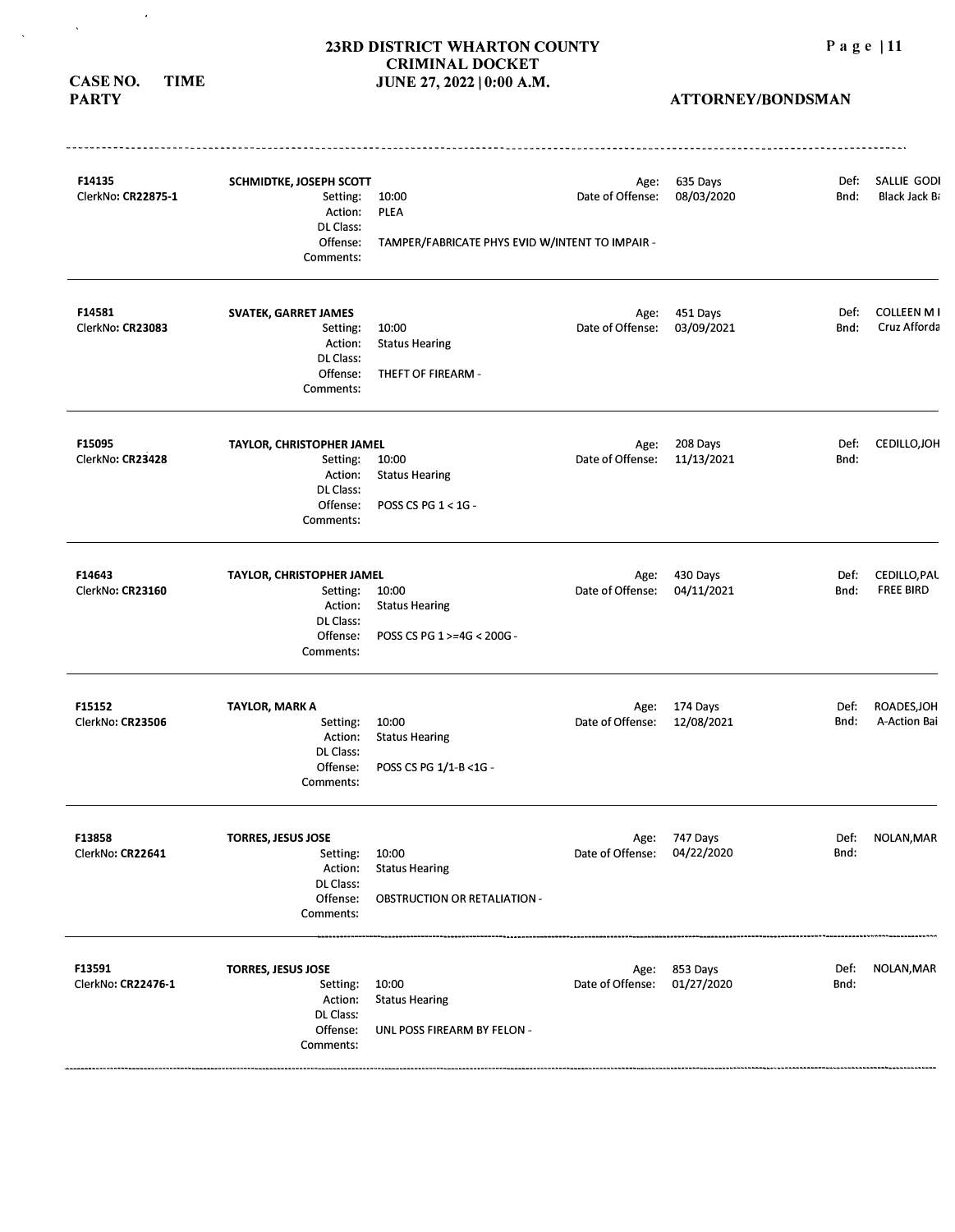#### **CASE NO. TIME PARTY**

 $\sim$   $\sim$ 

 $\mathcal{A}$ 

| F12411<br>ClerkNo: CR21788        | <b>TORRES, JESUS JOSE</b><br>Setting:<br>Action: | 10:00<br><b>Status Hearing</b>                                           | Age:<br>Date of Offense:    | 1362 Days<br>08/30/2018 | Def:<br>Bnd: | NOLAN, MAR<br>Cruz Afforda |
|-----------------------------------|--------------------------------------------------|--------------------------------------------------------------------------|-----------------------------|-------------------------|--------------|----------------------------|
|                                   | DL Class:<br>Offense:<br>Comments:               | POSS CS PG 1 < 1G -                                                      |                             |                         |              |                            |
| F15099                            | TYLER, MASHISA JOYCE                             |                                                                          | Age:                        | 208 Days                | Def:         | NOLAN, MAR                 |
| ClerkNo: CR23432                  | Setting:                                         | 10:00                                                                    | Date of Offense:            | 06/06/2021              | Bnd:         | A-Action Bai               |
| <b>INMATE</b>                     | Action:<br>DL Class:                             | <b>Status Hearing</b>                                                    |                             |                         |              |                            |
|                                   | Offense:<br>Comments:                            | THEFT PROP <\$2,500 2/MORE PREV CONV -                                   |                             |                         |              |                            |
| F15112                            | TYLER, MASHISA JOYCE                             |                                                                          | Age:                        | 199 Days                | Def:         | NOLAN, MAR                 |
| ClerkNo: CR23431<br><b>INMAE</b>  | Setting:                                         | 10:00                                                                    | Date of Offense:            | 03/17/2021              | Bnd:         | A-Action Bai               |
|                                   | Action:<br>DL Class:                             | <b>Status Hearing</b>                                                    |                             |                         |              |                            |
|                                   | Offense:<br>Comments:                            | THEFT PROP <\$2,500 2/MORE PREV CONV -                                   |                             |                         |              |                            |
| F15098                            | TYLER, MASHISA JOYCE                             |                                                                          | Age:                        | 208 Days                | Def:         | NOLAN, MAR                 |
| ClerkNo: CR23430<br><b>INMATE</b> | Setting:<br>Action:                              | 10:00<br><b>Status Hearing</b>                                           | Date of Offense:            | 05/31/2021              | Bnd:         | A-Action Bai               |
|                                   | DL Class:<br>Offense:<br>Comments:               | THEFT PROP <\$2,500 2/MORE PREV CONV -                                   |                             |                         |              |                            |
| F14559                            | <b>VALDEZ, MARCO</b>                             |                                                                          | Age:                        | 451 Days                | Def:         | NOLAN, MAR                 |
| ClerkNo: CR23085                  | Setting:                                         | 10:00                                                                    | Date of Offense:            | 01/19/2021              | Bnd:         | Moreno Bail                |
|                                   | Action:                                          | <b>Status Hearing</b>                                                    |                             |                         |              |                            |
| <b>INMATE</b>                     | <b>DL Class:</b><br>Offense:<br>Comments:        | <b>CREDIT CARD OR DEBIT CARD ABUSE ELDERLY -</b>                         |                             |                         |              |                            |
| <b>F14865</b>                     | VALDIVIA, JOSHUA                                 |                                                                          |                             | Age: 333 Days           | Def:         | LANGLOIS, RI               |
| ClerkNo: CR23258                  | Setting:                                         | 10:00                                                                    | Date of Offense: 07/17/2021 |                         | Bnd:         | A-Action Bai               |
|                                   | Action:                                          | <b>Status Hearing</b>                                                    |                             |                         |              |                            |
|                                   | DL Class:<br>Offense:                            | POSS CS PG 2 < 1G -                                                      |                             |                         |              |                            |
|                                   | Comments:                                        | TO PLEA IN COUNTY COURT                                                  |                             |                         |              |                            |
| F15211                            | VASQUEZ, JONATHON NATANEL                        |                                                                          | Age:                        | 147 Days                | Def:         | LIPSCOMBE, I               |
| ClerkNo: CR23508-1                | Setting:                                         | 10:00                                                                    | Date of Offense:            | 01/05/2022              | Bnd:         |                            |
| <b>INMATE</b>                     | Action:<br>DL Class:<br>Offense:<br>Comments:    | <b>Status Hearing</b><br>SMUGGLING OF PERSONS: LIKELIHOOD SBI OR DEATH - |                             |                         |              |                            |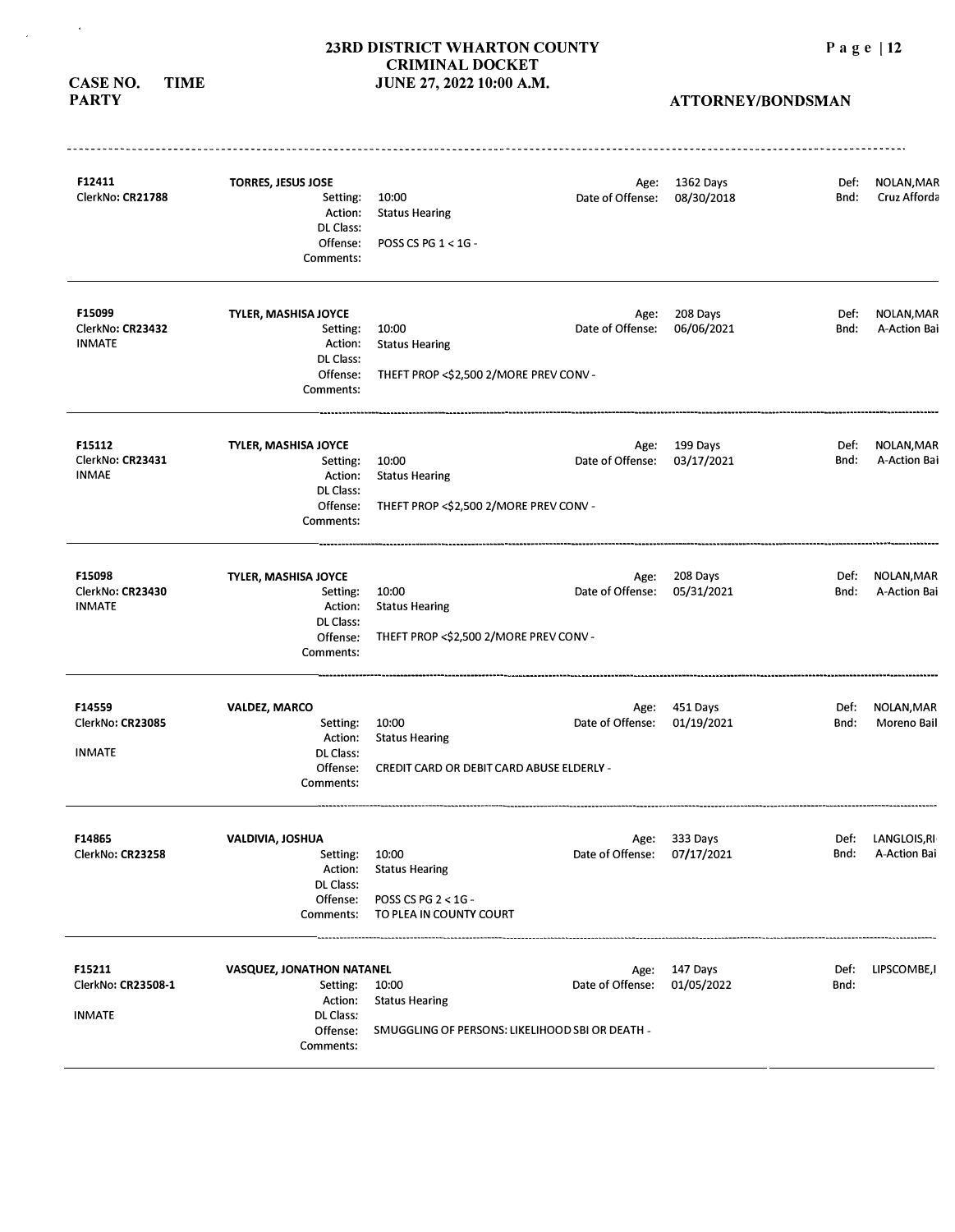**CASE NO. TIME PARTY** 

 $\sim 100$ 

 $\mathcal{A}^{\mathcal{A}}$ 

| F15302<br>ClerkNo: CR23555                  | <b>VICK, ALEXIS HOPE</b><br>Setting:<br>Action:<br>DL Class:<br>Offense:<br>Comments:  | 10:00<br><b>Status Hearing</b><br>POSS CS PG 1/1-B >=4G<200G -    | Date of Offense:         | Age: 116 Days<br>02/21/2022  | Def:<br>Bnd: | CEDILLO, JOH      |
|---------------------------------------------|----------------------------------------------------------------------------------------|-------------------------------------------------------------------|--------------------------|------------------------------|--------------|-------------------|
| F15061<br>ClerkNo: CR23392<br><b>INAMTE</b> | <b>VOIGT, ROGER ALLEN</b><br>Setting:<br>Action:<br>DL Class:<br>Offense:<br>Comments: | 10:00<br><b>Status Hearing</b><br>SMUGGLING OF PERSONS -          | Age:<br>Date of Offense: | 224 Days<br>10/31/2021       | Def:<br>Bnd: | KOVACH, JOI-      |
| F14286<br>ClerkNo: CR22923                  | WADDY, CARLOS RAY<br>Setting:<br>Action:<br>DL Class:<br>Offense:<br>Comments:         | 10:00<br><b>Status Hearing</b><br>UNAUTH USE OF VEHICLE -         | Age:<br>Date of Offense: | 578 Days<br>10/28/2020       | Def:<br>Bnd: | VELASQUEZ,        |
| F13577<br>ClerkNo: CR22477                  | <b>WADDY, CARLOS RAY</b><br>Setting:<br>Action:<br>DL Class:<br>Offense:<br>Comments:  | 10:00<br><b>Status Hearing</b><br><b>BURGLARY OF HABITATION -</b> | Age:<br>Date of Offense: | 854 Days<br>01/26/2020       | Def:<br>Bnd: | VELASQUEZ,        |
| F14598<br>ClerkNo: CR23087-1                | <b>WADDY, CARLOS RAY</b><br>Setting:<br>Action:<br>DL Class:<br>Offense:<br>Comments:  | 10:00<br><b>Status Hearing</b><br>UNAUTH USE OF VEHICLE -         | Age:<br>Date of Offense: | 447 Days<br>03/08/2021       | Def:<br>Bnd: | VELASQUEZ,        |
| F14898<br>ClerkNo: CR23286                  | WADDY, CARLOS RAY<br>Setting:<br>Action:<br><b>DL Class:</b><br>Offense:<br>Comments:  | 10:00<br><b>Status Hearing</b><br>POSS CS PG 1 >= 1G < 4G -       | Date of Offense:         | Age: 307 Days<br>08/10/2021  | Def:<br>Bnd: | <b>VELASQUEZ,</b> |
| F12321<br>ClerkNo: CR21790<br><b>INMATE</b> | WADDY, KENDALL TAYLOR<br>Setting:<br>Action:<br>DL Class:<br>Offense:<br>Comments:     | 10:00<br>REVOCATION DOCKET<br>POSS CS PG1 <1G DFZ IAT -           | Date of Offense:         | Age: 1405 Days<br>07/30/2018 | Def:<br>Bnd: | SALLIE GODI       |